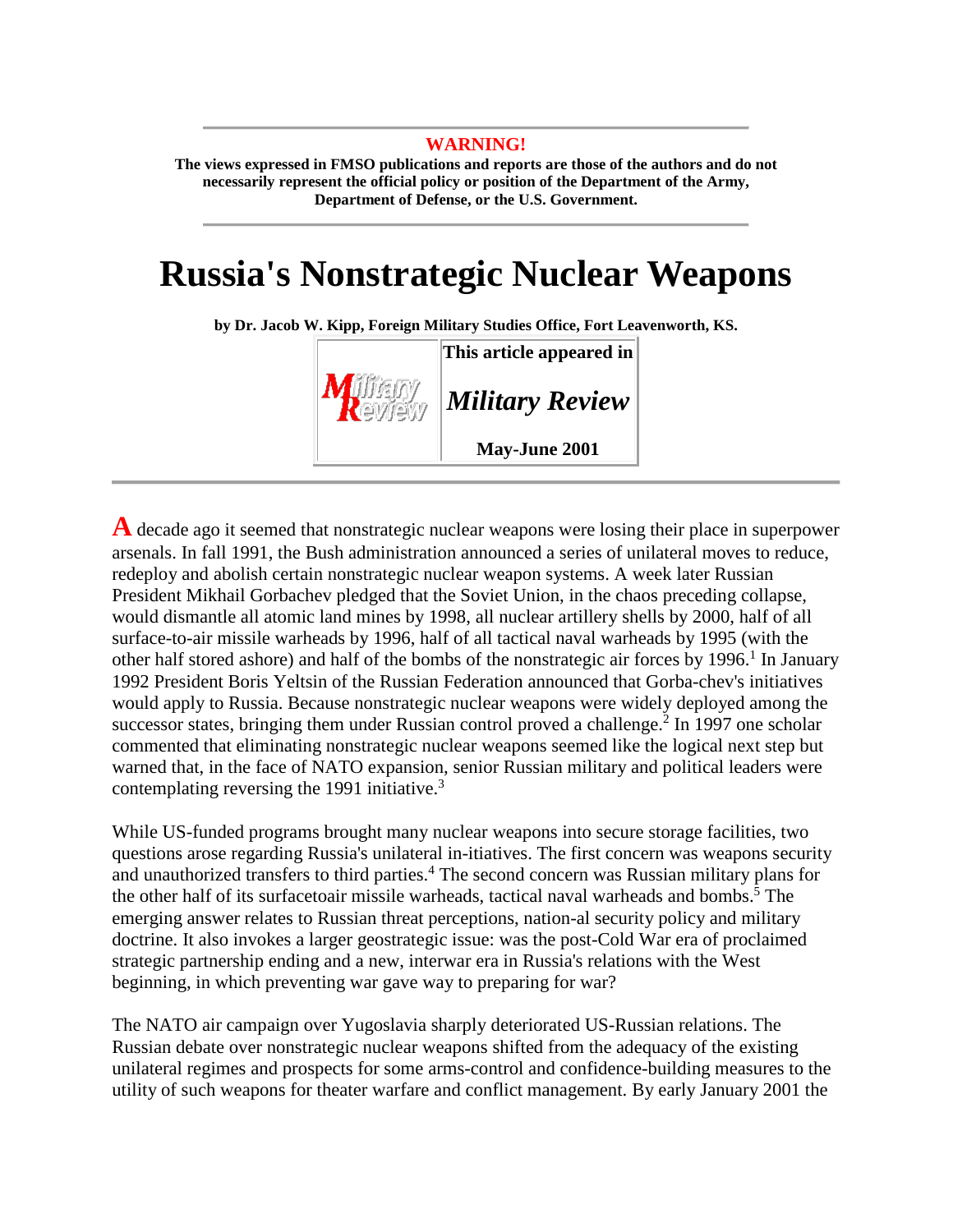Russian military reportedly had moved tactical nuclear weapons into the Kaliningrad area.<sup>6</sup> These reports brought a rapid denial from the Russian military.<sup>7</sup> Nikolai Sokov considered such a deployment unlikely unless triggered by a second round of NATO enlargement. Sokov further proposed new negotiations to transform the unilateral regimes into an arms-control agreement.8 Sokov correctly states that Russian discussions have connected redeployment of nonstrategic nuclear weapons to NATO enlargement. However, in 1999 military discussion of these weapons concerned their potential role in theater warfighting as a counterweight to Russia's declining conventional capabilities. Much of that discussion assumes that the United States and NATO represent the probable or eventual enemy. This article addresses the doctrinal debate that has emerged over nonstrategic nuclear weapons' role in theater war and their utility in de-escalating such conflicts.<sup>9</sup>

## **Strategic Nuclear Forces, Kosovo and Theater Deterrence**

In May 1997 Yeltsin fired retired General Igor Rodionov as Minister of Defense. Rodionov had spent a year fighting with civilian leaders over the proper course of military reform. Pressured to confine reform to the armed forces and focus on personnel reductions, Rodionov warned that NATO expansion could cause Russia to increase a nonstrategic nuclear threat on its western frontiers. "We might objectively face the task of increasing tactical nuclear weapons at our border."10

Yeltsin replaced Rodionov with General Igor Sergeev, commander of the Strategic Rocket Forces (SRF). Unlike Rodionov, who had focused on reforming Russia's conventional forces, Sergeev gave top priority to reorganizing Russia's strategic forces and their command and control. Over the next year and a half, Sergeev obtained Yeltsin's support for a series of moves relating to strategic deterrence, culminating in the concept, "Main Policy Guidelines of the Russian Federation in the Area of Nuclear Deterrence."11 Yeltsin supported Sergeev's plan to merge the space defense troops, ballistic missile defense troops and missile early warning system with the SRF. In November 1998 Yeltsin established the Strategic Deterrence Force, which included the SRF; naval strategic nuclear forces; long-range aviation; and the 12th Directorate of the Ministry of Defense, which is charged with the design, production and control of all nuclear weapons. Sergeev declared these actions necessary to deter large-scale aggression.<sup>12</sup> In July 1998 the Security Council approved the structure of Russia's nuclear deterrence forces until 2010. In December 1998 Russia adopted major new provisions to its nuclear deterrence policy.

In January 1999 General V.M. Baryn'kin addressed threats confronting Russia and appropriate responses to them. Baryn'kin identified four:

- Threats from long-existing East-West contradictions.
- Threats from traditional military-political contradictions between Russia and the United States, Germany, France, Turkey, Japan, China, Pakistan and Iran.
- New threats from interethnic and religious contradictions, especially Islamic fundamentalism.
- Threats from proliferating weapons of mass destruction, including their deployment on Russia's periphery.13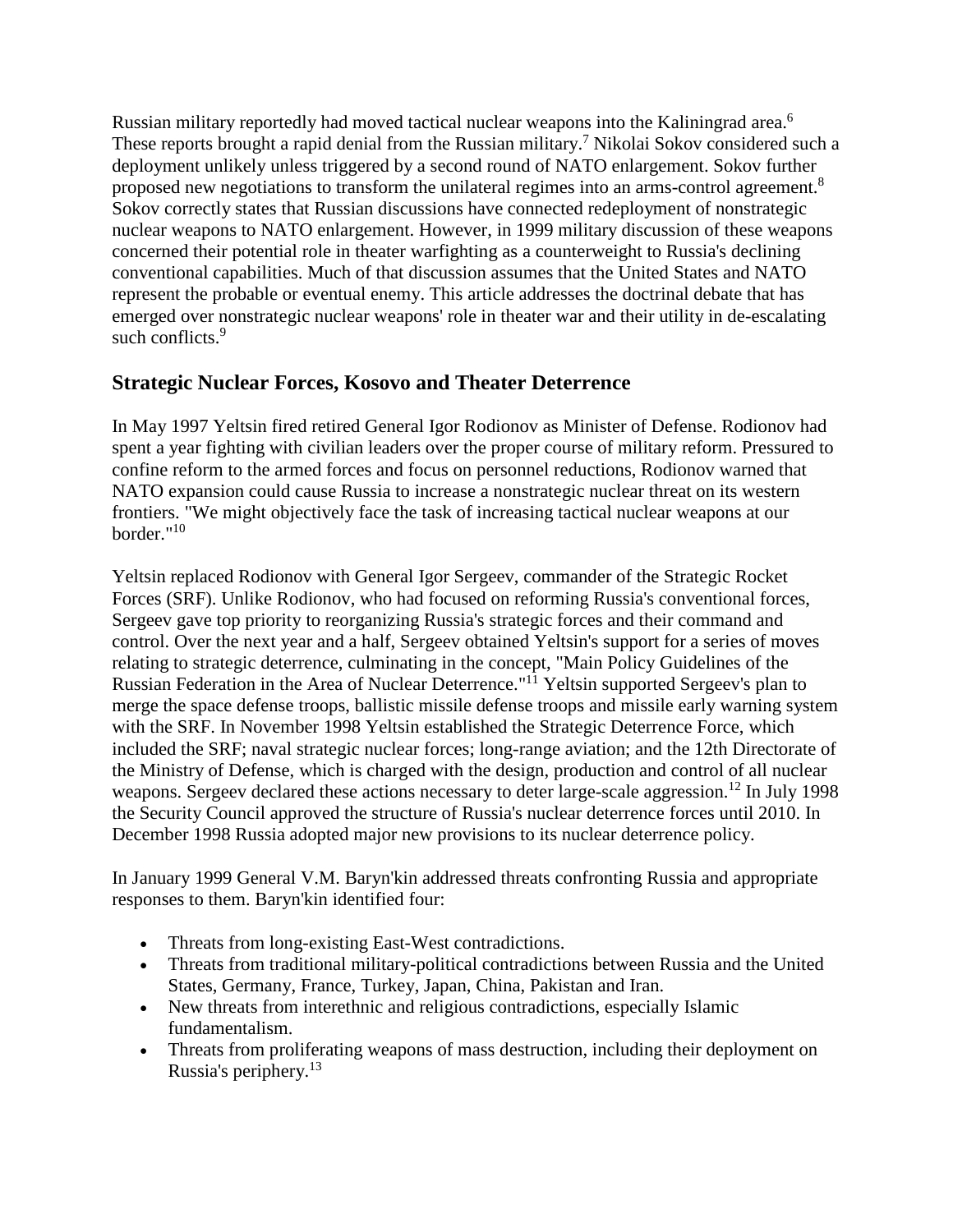Baryn'kin endorsed strategic arms control and reducing strategic arsenals but also emphasized that "Russia's strategic nuclear triad will serve as a reliable deterrent factor."14

Sergeev's political victory did not survive long. His emphasis on strategic nuclear deterrence offered political clout since Russia retained its role as a leading nuclear power, but strategic deterrence did not translate into political leverage in crisis situations and seemed quite hollow in the face of NATO's air campaign against Yugoslavia. Prime Minister Yevgeniy Primakov's efforts at counterleverage against the bombing proved initially self-isolating. Yeltsin found little leverage against the West, and it was easy to blame those who had sold the political utility of extended strategic deterrence.<sup>15</sup> In April 2001, Sergeev was replaced by Sergey Ivanov.

The gap between strategic nuclear deterrence and flexible response to conventional aggression now assumed top priority. During NATO's air campaign the Security Council met to discuss nuclear issues, primarily the condition of nuclear production facilities. However, during the first meeting chaired by new council secretary Vladimir Putin, the discussion shifted to nonstrategic nuclear weapons' role in dealing with intervention threats from modern conventional, precisionstrike forces.<sup>16</sup>

A month before the meeting, *Military Thought* published an article devoted to nuclear strategy's theoretical foundations. A.V. Nedelin outlined the role of nuclear strategy in re-establishing Russia's place as "a great world power" and called for theory that would consider "constant change in the specter, nature and geography of threats."17 Nedelin's theory of nuclear strategy included general foundations of nuclear strategy, theory of nuclear deterrence, theory of combat use of nuclear weapons and theory of nuclear armaments. Nedelin's approach to nuclear strategy transcended military and technical issues, introducing ethnogenetic and ethnopsy-chological subjective factors. He said that maritime powers favor sea-based deterrence while continental states favor land-based systems, and he stressed the importance of national willingness to accept losses in pursuing significant goals. He further stressed expansionist sentiments, aggressiveness, steadfastness in assuming burdens and losses in war, and the means to recover after a national catastrophe.18 By introducing these subjective factors into the risk assessments, Nedelin consciously moved from military-technical criteria for operational success into political calculation.

The NATO air campaign over Yugoslavia served Sergeev's critics in two ways. First, it underscored the limits of strategic nuclear deterrence when interests beyond Russia's frontiers are not worth major war. Second, the air campaign's precision strikes raised the prospect of a similar NATO intervention strategy against Russia's periphery. Russian public opinion saw NATO's actions against Yugoslavia as morally wrong and an indirect threat to Russia. Given the increasing likelihood of renewed hostilities in the Caucasus and NATO's growing interest in the Cas-pian as a result of the emerging "great game" for access to oil and gas, a new military priority raised its head: the ability to engage in theater deterrence.

### **Nonstrategic Nuclear Weapons and De-escalation of Local War**

"De-escalation of military actions" is the Russian term for employing nuclear forces in a local or regional war. It involves using strategic nuclear forces and operational-tactical nuclear weapons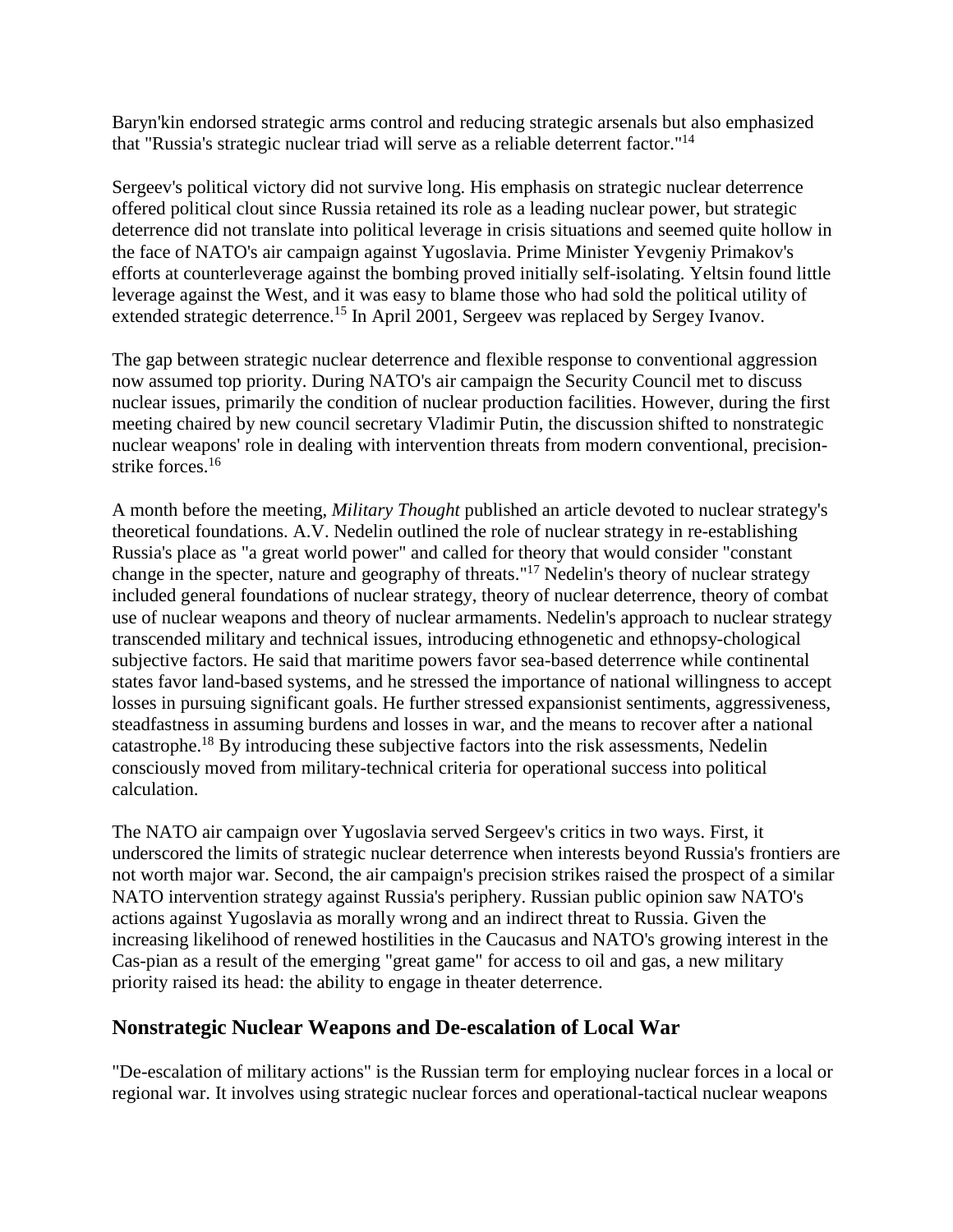within a theater of military operations (TVD).<sup>19</sup> The concept requires a clear chain of command from the Supreme High Command to theater operations command. Operational-tactical nuclear weapons include "front aviation, naval aviation, air defense aviation, missile and artillery complexes of the ground forces, the missiles, torpedoes of conventional navy, air defense complexes, as well as nuclear mines of the engineering troops, and naval helicopters carrying out antisubmarine warfare missions."20 These forces are the nonstrategic systems covered by the unilateral regime that Gorbachev spelled out and Yeltsin confirmed in the early 1990s. Deescalation assumes the actual use of nuclear weapons to demonstrate resolve. This task can be performed by employing nonstrategic nuclear weapons, which can exclude an "avalanche-like escalation of the use of nuclear weapons up to the very exchange of massive nuclear strikes with strategic nuclear systems. In this case, it seems to us, that it will be more advantageous to the enemy to stop military actions."<sup>21</sup>

Here de-escalation includes a nuclear escalation ladder from single nuclear strike, group nuclear strike, concentrated nuclear strike, to mass nuclear strike. Each type of strike is associated with a specific escalation concept: demonstration, deterrence-demonstration, deterrence, deterrenceretaliation and retaliation.<sup>22</sup> Each step reflects distinct assumptions about the military situation. Thus, a demonstration would involve attacks on isolated areas and secondary military targets and would seek to inflict minimal casualties. Each succeeding step uses larger forces against more valuable military targets to influence the course and outcome of combat within the TVD and beyond. Deterrence-retaliation would involve coordinated strikes against enemy forces in a TVD. In an unfavorable defensive operation, it could deter the threat to destroy defenders, decisively change the correlation of forces on the operational direction (directions) and liquidate any enemy breakthrough. Retaliation-deterrence would involve mass strikes to destroy enemy forces throughout the TVD and create a fundamental change in the correlation of forces. Retaliation, the final stage before general strategic exchange, involves mass strikes throughout the entire theater of war to destroy the enemy's military-economic infrastructure.<sup>23</sup>

The Supreme High Command would plan and authorize such strikes; the TVD commander would execute them. The TVD commander could have at his disposal "two to six air regiments of frontal aviation and three to five missile brigades."24 Such forces are a necessary component of conflict prevention and termination. Only the rational calculation regarding the composition of nuclear strike forces of operational-tactical formations (armed forces in the TVD) of aircraft and missile complexes (missile and artillery forces of the ground forces) will permit effective nuclear destruction in an operation under any circumstances such as guaranteeing deterrence and deescalation of military actions in a major regional war.<sup>25</sup> Deterrence here embraced a direct link between the escalated employment of nonstrategic nuclear forces and the will to use strategic nuclear forces up to the point of "mutual destruction."<sup>26</sup>

### *ZAPAD***-99 and Nonstrategic Nuclear Weapons**

De-escalation was practiced during *ZAPAD*-99, a theater exercise held during June 1999. *ZAPAD*-99, the largest Russian military exercise, involved the headquarters and command structures of five military districts (Leningrad, Moscow, Caucasus, Trans-Volga and Volga) and three fleets (the Northern, Baltic and Black Sea)—about 50,000 command and staff personnel. Set in the Baltic, the scenario envisioned NATO-launched "aggression against Russia and its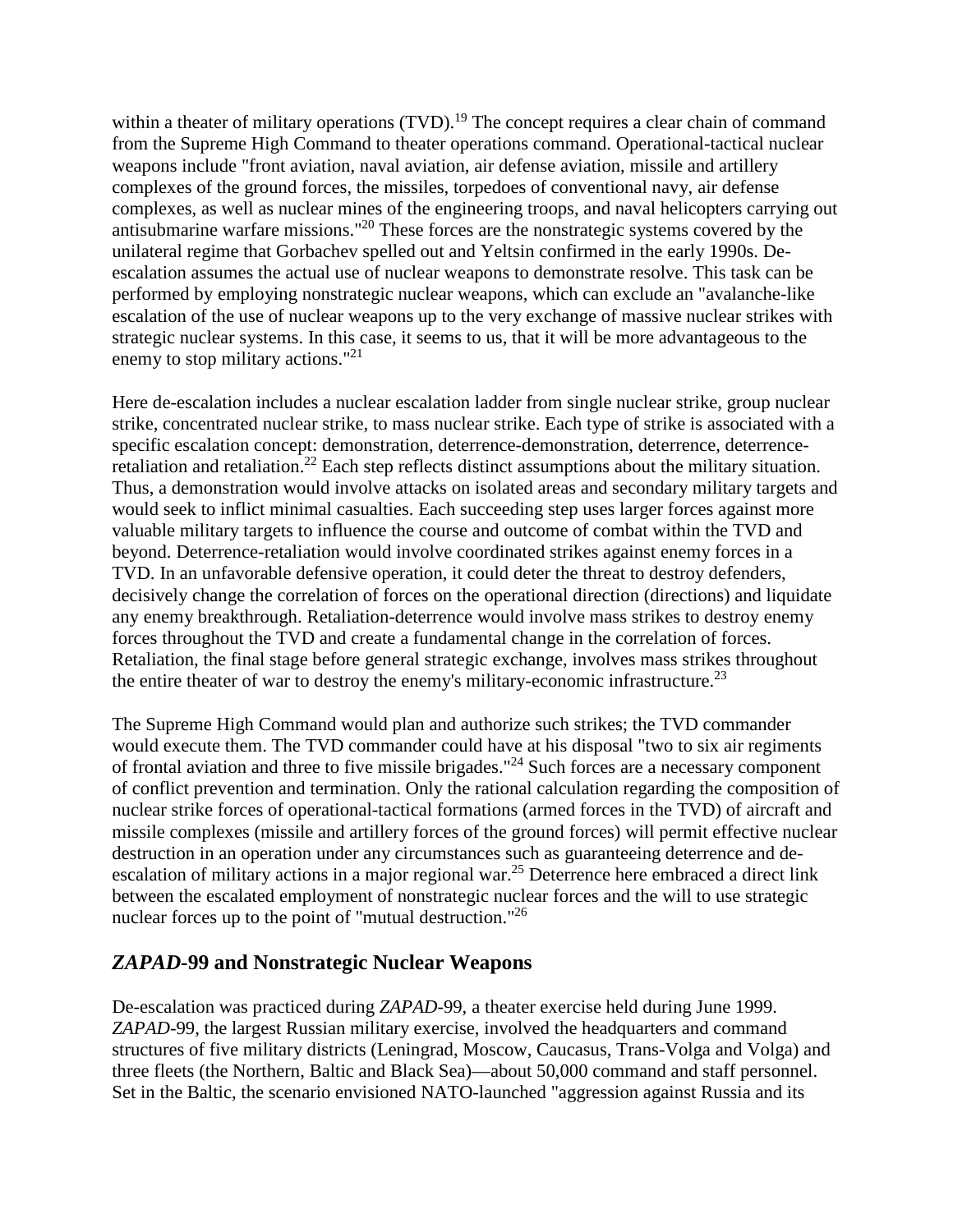allies," including 450 aircraft of the enemy's tactical and strategic aviation and 120 guided missiles striking Belarus. With Kaliningrad's conventional defenses weakened under the impact of these precision strikes, Russia responded with limited nuclear strikes by cruise missiles launched from Tu-95 and Tu-160 bombers "against the countries from whose territories the offensive was launched."<sup>27</sup> The timing of the exercise—the eve of the 48th anniversary of the *Wehrmacht*'s launching of Operation *Barbarossa*—was intentional. Only days before 200 Russian airborne troops assigned to Bosnia as part of the stabilization force had driven to Pristina to pre-empt deployment of NATO's Kosovo peacekeeping force into Kosovo's northern region.



**A 555th Fighter Squadron weapons loader at Aviano Air Base, Italy, checks a laser-guided bomb prior to air strikes against Serbian targets.**

Immediately after the exercise, Yeltsin visited senior government and military leaders and congratulated them on a successful exercise but declared that the threat of large-scale military aggression against Russia "is something for sci-fi books."28 This could be interpreted as a rejection of the exercise's basic premise. Another interpretation is that Russia's concept of deescalation would function only in the face of limited intervention in a local war. Kosovo seemed to confirm the General Staff's assessment of the operational limitations that would apply to US-NATO intervention in local wars on the Russian periphery. The air campaign, precision-strike weapons, information warfare and the US-NATO concern to reduce the risk of casualties would lead to a new form of combat: "contactless warfare."29

Immediately after the NATO military intervention in Kosovo, General Mahmut Gareev, as president of the Academy of Military Sciences (a nongovernment organization closely linked to the Russian Ministry of Defense and General Staff), hosted a conference on the role of military science in determining national defense requirements. In his remarks to the conference, Sergeev explicitly linked studying past military experience to formulating new concepts of military art. He stressed the need to "analyze the forms and means of use of armed forces of the United States and NATO against independent Yugoslavia."30 Sergeev had observed specific shortcomings in operational and combat training during *ZAPAD*-99. The exercise employed Russian nuclear forces in a pre-emptive strike against an aggressor using advanced conventional forces, underscoring one of Gareev's major points. Nuclear forces would retain their deterrence capabilities and preclude their massed employment, but they could not exclude using advanced conventional weapons in a local armed conflict.<sup>31</sup> What emerged was a focus on the impact of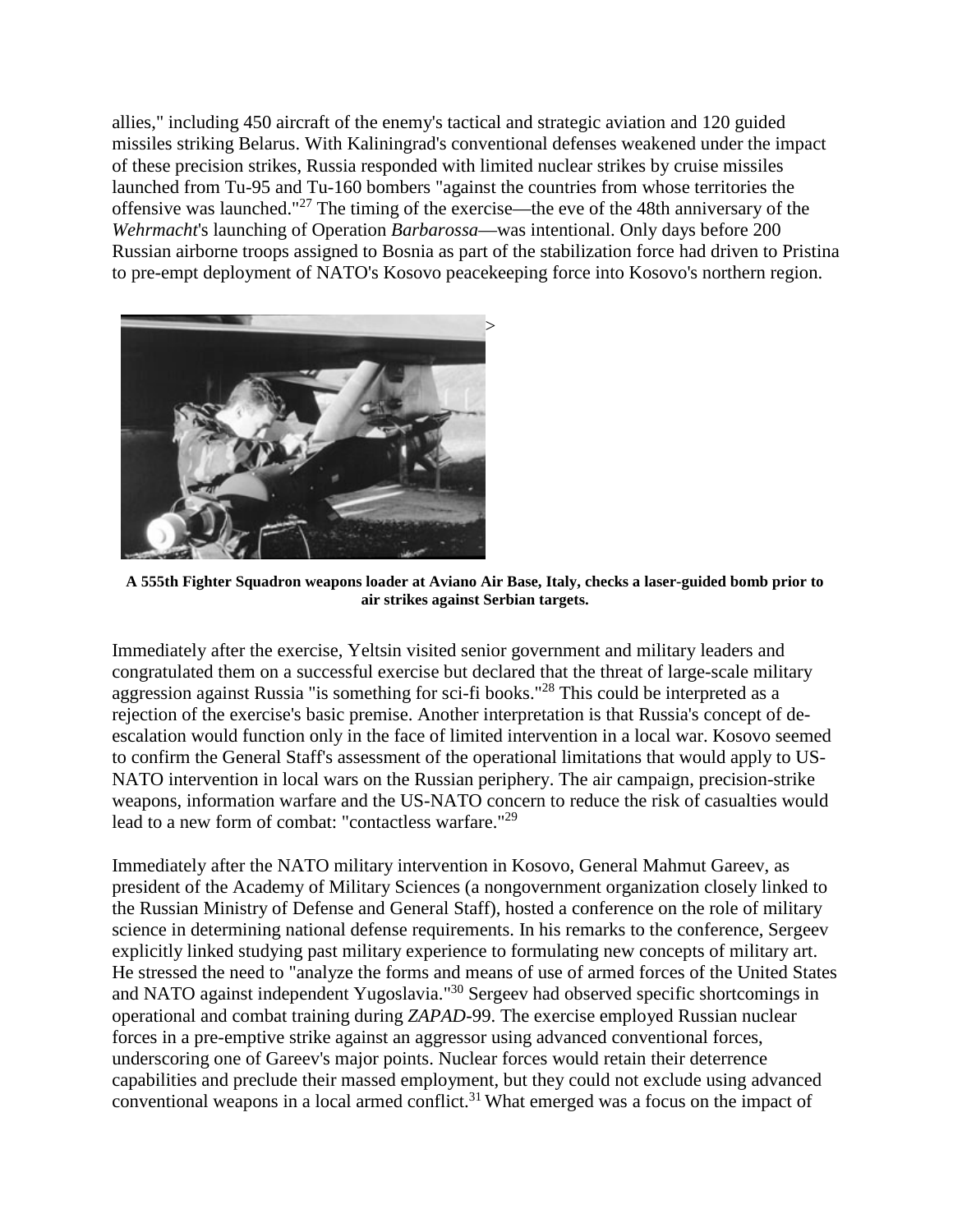precision-strike systems on local wars and the employment of nonstrategic nuclear weapons in deterring such attacks.

Since *Desert Storm*, US analysts have been developing new roles and concepts for high-tech nonnuclear weapons that can destroy strategic targets on the first strike. Thus, the United States can assert the deterrent capabilities of these nonnuclear weapons and has affirmed the plausibility of causing unacceptable damage.<sup>32</sup> The overwhelming US lead in this area suggests that the only effective Russian response is asymmetric deterrence based on conventional and nuclear forces. But there are risks associated with too great an inferiority in conventional weapons. Given asymmetry in conventional forces, the threshold for using nuclear weapons is determined by the potential of one side's conventional forces relative to the opposing side's potential. Hence, a high degree of conventional forces' asymmetry lowers the declared threshold for using nuclear weapons and raises the danger that nuclear weapons will be used, even in lowlevel conflicts.<sup>33</sup>

Further development of US deep-strike precision systems risks the security and stability of Russia's strategic nuclear forces. One Russian response would be investing in precision, longrange, nonnuclear weapons to prevent nuclear weapons use, increase effectiveness of deterrence and perform important missions in local conflicts.<sup>34</sup> Budgetary constraints might force Russia to rely temporarily on nonstrategic nuclear weapons, but this is not a long-term solution, given the pace and scope of developing deep-strike, precision systems in the United States.

Budgetary priorities (funding to research and develop conventional deep-strike systems versus maintaining nonstrategic nuclear weapons) involve assessing imminent US-NATO intervention in local wars on Russia's periphery. The threat was high in late summer and early fall 1999 as the situation in the Caucasus deteriorated with open combat in Dagestan and Chechnya. Nonstrategic nuclear weapons were seen as a vital element in deterring such intervention and "preventing aggression or the transition of a local war into a large-scale [war]."<sup>35</sup> Others disagreed with relying on nonstrategic nuclear weapons, placed first priority on assuring the deterrence potential of Russia's strategic nuclear forces and were uneasy with the discussion of first-use options.<sup>36</sup> Author Sergey Brezkun proposed breaking out of the Intermediate-Range Nuclear Forces (INF) Treaty (US and Soviet treaty eliminating their intermediate-range and shorter-range nuclear missiles) and deploying a new SS-20 *Pioner* missile with a range of 5,000 kilometers. This was his response to NATO's continued preparations for using tactical nuclear weapons in Europe. At the same time he warned that tactical nuclear weapons should not be considered a "means of conducting actual combat operations."37

### **The Putin Era and Nonstrategic Nuclear Weapons**

In fall 1999 the Russian government embarked on renewed hostilities in Chechnya. Secretary of the Security Council Vladimir Putin replaced Sergei Stepashin as prime minister. Putin endorsed a major campaign in Chechnya to break resistance and reincorporate it into the Russian Federation. In a matter of months Putin parleyed the war in Chechnya into national popularity and electoral success. His Unity Party won the December parliamentary elections, and he replaced Yeltsin as president after Yeltsin resigned. In spring 2000 Putin was elected president in his own right. Finally, Russia seemed to enjoy an effective national leader who could coordinate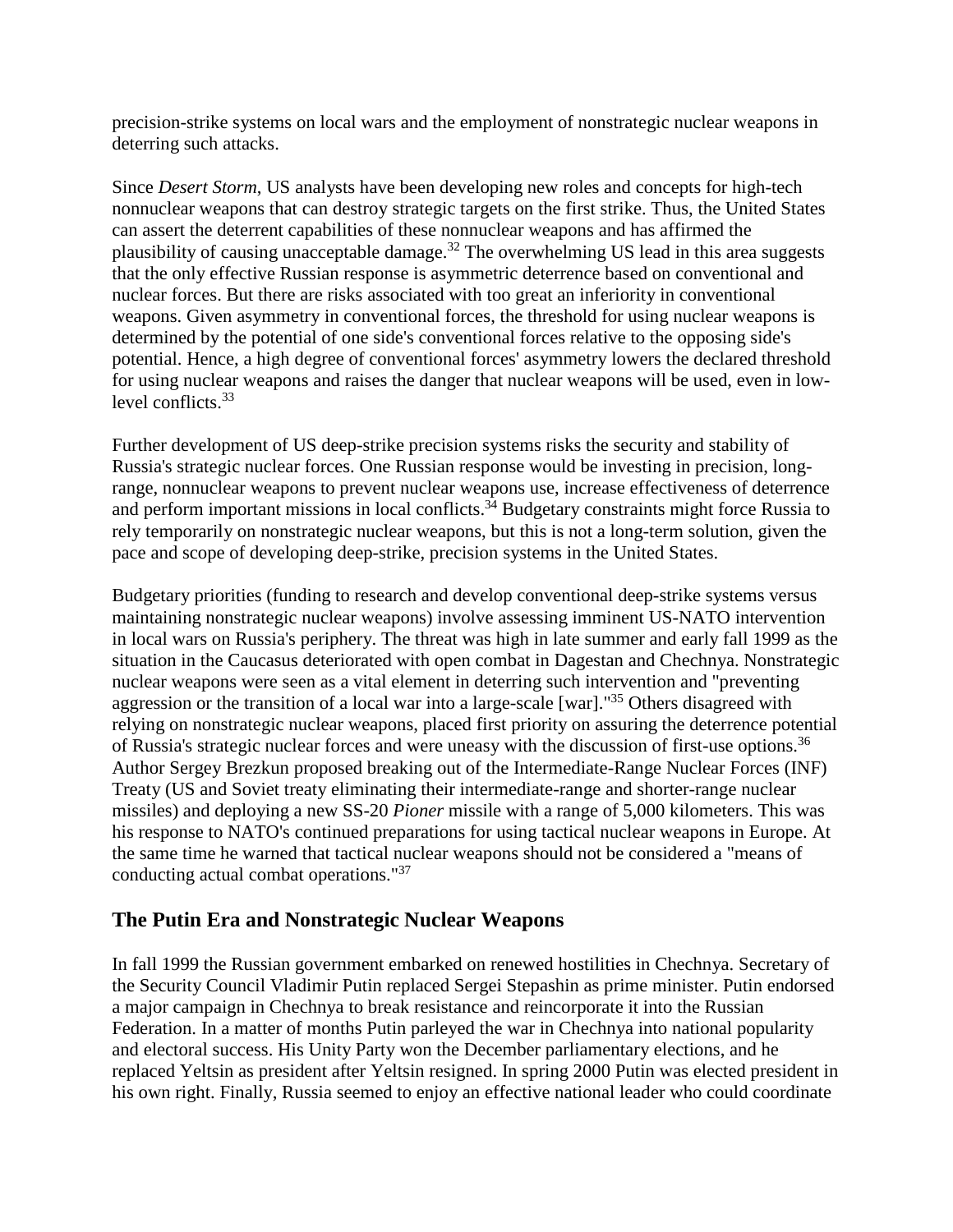coherent state policy. Defense and military policy, although dominated by events in Chechnya, enjoyed a high priority. Nuclear deterrence remained a major theme of policy discussions.

In October the Ministry of Defense published a draft military doctrine for discussion and consideration. The draft stressed the threat posed by hegemonic forces in the international system and posited fostering a multipolar world. The draft doctrine contained an extended discussion of nuclear weapons' deterrence and use. Should deterrence fail, Russia will use nuclear weapons to inflict sufficient damage upon its aggressor or coalition of aggressors. Russia pledges not to use nuclear weapons against states that are parties to the Nuclear Non-Proliferation Treaty that do not possess nuclear weapons. This pledge, however, is qualified in the case of a direct invasion of Russia, an attack on the Russian armed forces or other troops, an attack on an allied state that does not possess nuclear weapons or an attack on a nuclear state allied with Russia. The draft specifies that Russia retains the right to use nuclear weapons to counter use of weapons of mass destruction against Russia and to counter conventional forces' large-scale aggression in "situations critical to the national security of the Russian Federation and its allies."38

The debate over the draft military doctrine proved protracted, with nuclear deterrence and the role of nonstrategic nuclear forces as core topics. Critics of the draft included many senior officers who questioned the draft's response to events in Kosovo and Iraq. Retired General-Colonel Viktor Kopylov questioned the draft's threat assessment as insufficient for not considering the increased risk of nuclear war. Kopylov blamed such a risk on NATO and stated that the alliance had shifted from a policy of a "concealed (creeping) nature" to one of a direct approach to war, an "open phase" of "violent excess, when the end justifies any means."<sup>39</sup> Retired General-Major Stepan Tyushkevich, a leading military theorist, stated that the proposed doctrine did not consider the most recent military experience, including Operation *Desert Fox* and the air campaign over Yugoslavia in which one side used advanced weaponry to engage in "no-contact warfare." According to Tyushkevich, declining quality in Russian military theory and military science resulted directly from failing to account for recent experience.<sup>40</sup>

Some analysts proposed that military doctrine consider the reality of contactless warfare and discussed the utility of de-escalation, employing nonstrategic nuclear weapons.<sup>41</sup> Taking issue with the views of Stanislav Voronin and Brezkun, Vladimir Sivolob and Mikhail Sosnovskiy asserted "that a definition of conditions for use of nuclear weapons is by no means a secondary issue, but a very important problem."42 The authors developed algorithms for nuclear use to reinterpret the quantitative and qualitative ratios of strategic and nonstrategic conventional and nuclear arms and to improve performance in nuclear destruction missions. They identified three situations for employing nuclear weapons:

- Enemy use of weapons of mass destruction or evidence of immediate preparations to do so.
- Enemy effect against strategic (not just military) installations, even by conventional weapons.
- A threat to disrupt stability of a strategic defense.  $43$

While the authors noted the role of strategic nuclear forces in deterrence, including mass retaliatory strikes, they warned that: "it is far from always advisable to perform missions of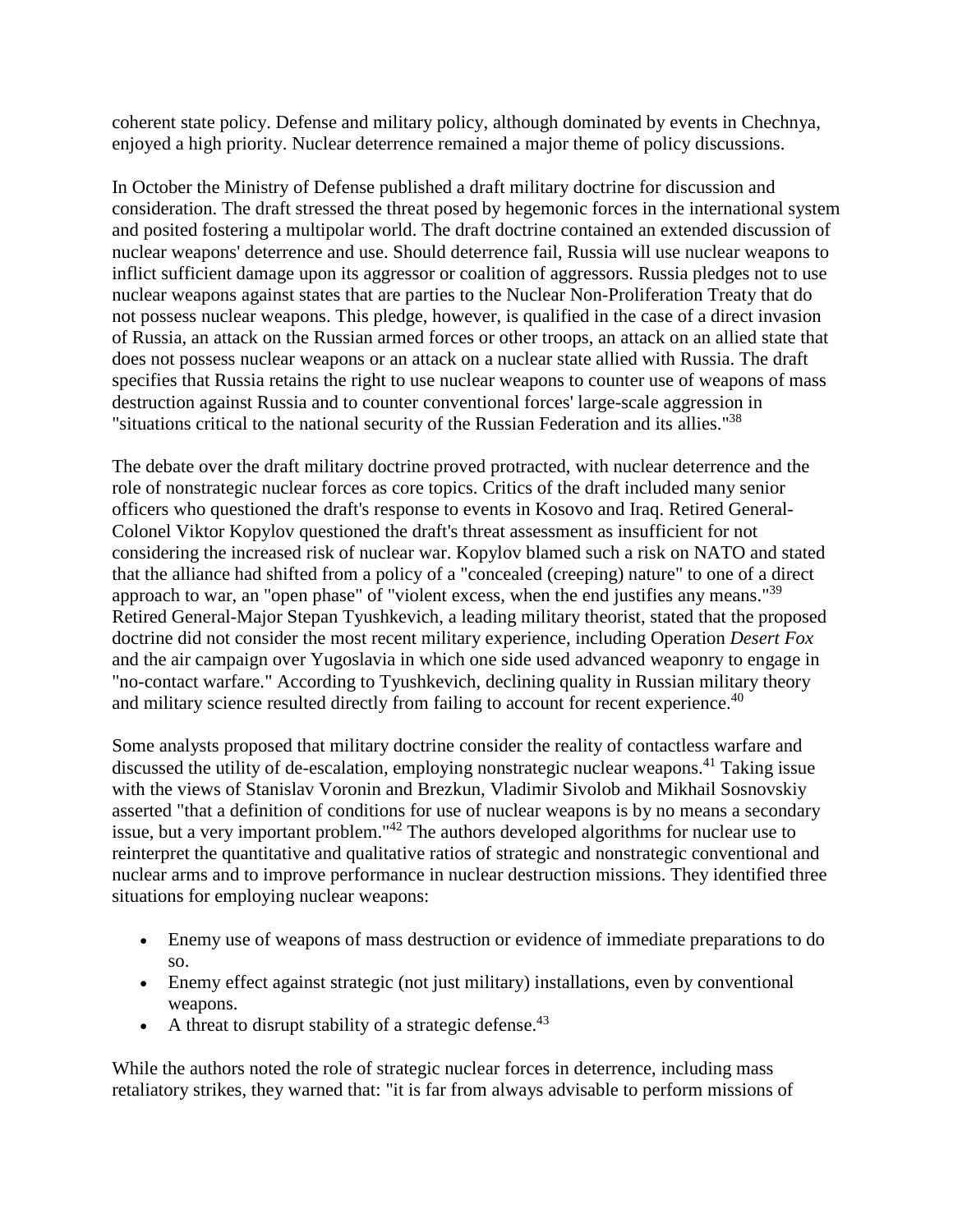deterring and repelling aggression using only strategic nuclear weapons. Under certain conditions the most effective regional deterrence can be ensured by means which on the one hand would be powerful enough to inflict significant damage on the aggressor and thereby to carry out the real threat, and on the other hand not so powerful that the effect of self-deterrence and of their nonuse arises."44

The Russian debate over the response to US proposals on the National Missile Defense Program quickly became entangled in the issue of nonstrategic nuclear weapons. While in early 2000 there appeared to be little room for maneuver between the Clinton and Putin administrations, two contrasting articles appeared in *Voeynnaya mysl'* on responses to the US proposals: V.N. Tsygichko and A.A. Piontkovsky propose seeking a cooperative solution, and Colonel S.V. Kreydin rejects any cooperation. The journal's editors invited readers to discuss the issue. Tygichko and Piontkovsky made a strong case supporting negotiated revision of the Anti-Ballistic Missile (ABM) Treaty in Russia's interests such as guaranteeing openness, assuring cooperation, limiting any prospect for breakout and preventing robust strategic ballistic missile defense (BMD). They noted that Russian and US cooperation in creating a theater ballistic system for Europe could be the basis for modifying the ABM Treaty.<sup>45</sup> Kreydin, however, depicted the Clinton administration's limited BMD as the camel nose under the tent—the first step to a strategic breakout and undermined nuclear stability.

Yet Kreydin notes that such a policy faces serious military-technical hurdles since modernized offensive nuclear forces can greatly complicate the defender's tasks. Kreydin concludes that Russia should not construct a modernized, limited BMD system but should put its limited resources into supporting its nuclear potential, which can deter nuclear as well as major conventional threats.<sup>46</sup> While senior Russian political and military leaders might denounce withdrawing from the ABM Treaty as a blow to global political stability and a cause for a new arms race, they support developing nonstrategic theater missile defense systems or defend extended nuclear deterrence as the appropriate response to US efforts to achieve nuclear hegemony as it denuclearized Russia.<sup>47</sup>

Kreydin proposes a fundamental shift in the combat role of nuclear weapons and rejects the basic assumption that the stability of nuclear deterrence depends on the arsenal's survivability. Instead, he introduces the concept of troops' combat stability—their



**Then Minister of Defense General Igor Sergeev with President Vladimir Putin.**

ability to perform the mission under enemy attacks. Citing the emerging realities of deepprecision strikes with conventional forces, Kreydin rejects the notion that Russia can engage in a protracted war of attrition. The only effective counter is nuclear: "Modern day long-range, including non-nuclear, strike resources of the eventual enemy allow him to effectively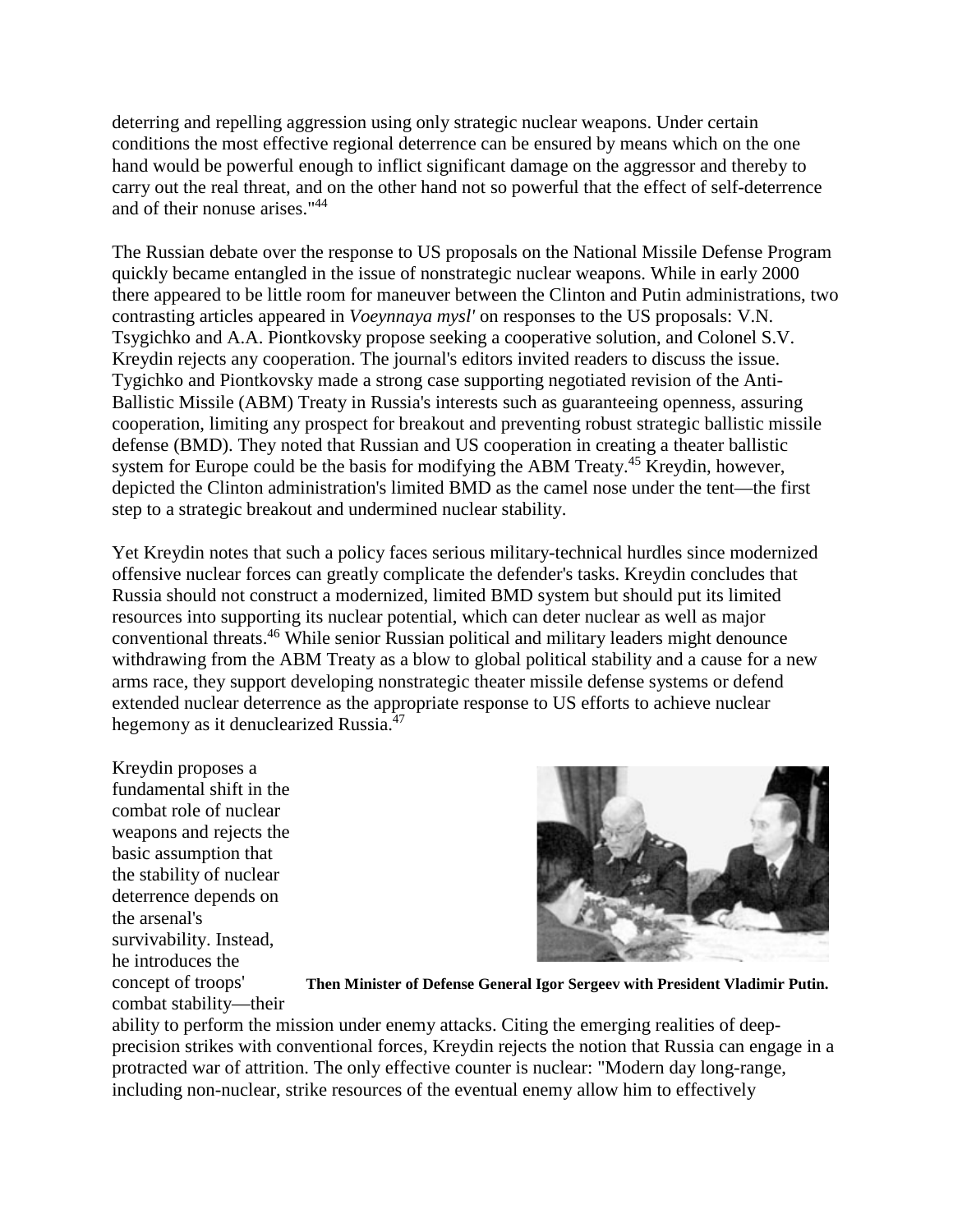accomplish a sufficiently wide range of offensive missions, including those like complete isolation of the theater of war, combating the second strategic echelon, disorganizing and disrupting military production. Under these conditions, our natural argument in the battle for strategic initiative is still nuclear weaponry."<sup>48</sup>

Kreydin's concept for the combat stability of nuclear forces in theater operations did not go unchallenged. His critics accused him of misrepresenting the situation under which nonstrategic nuclear forces might be employed. They said that by emphasizing combat stability, he underestimated the problem of controlling the nature and scale of nuclear exchanges. They remind us that "controlled, limited nuclear war is not one-sided"; enemy response does matter, and with that goes the risk that escalation will lead to radical and unanticipated changes in the conflict's scale.<sup>49</sup> The authors noted that NATO's superiority in conventional and nonstrategic nuclear systems was beyond doubt. NATO would enjoy a 2-1 advantage in nuclear-capable aircraft. Applying existing combat-modeling techniques the authors asserted, "With conventional superiority in the initial phase of war one can expect increasing superiority including nonstrategic nuclear systems as the conflict goes on."50

Under such circumstances Russian nonstrategic nuclear systems might be placed in a use or lose situation. Russia will not be able to guide or control such a conflict to a successful military or political conclusion. The only salvation for Kreydin's approach is to assume that nonstrategic nuclear strikes could impose a level of losses the enemy could not accept. This subjective factor cannot be effectively modeled because "the search for a norm of unacceptable losses will not be profitable."51 Invoking chaos theory and the theory of complex systems, the authors return to the centrality of strategic deterrence and affirm that "nonstrategic nuclear weapons are only a `supporting deterrence factor.'"52 Investing in their development will only undercut strategic nuclear and conventional forces.

Strategic nuclear forces remain the main means of deterrence, but the presence of nonstrategic nuclear weapons offers a chance (although fragile) to prevent the avalanche-like transformation of a regional conflict into an unlimited global use of nuclear weapons. In these circumstances, nonstrategic nuclear weapons can be employed to destroy military targets in the region. However, if the enemy does not halt aggression, then the target set shifts to "counter-value targets to be attacked by long-range aviation of strategic nuclear forces*.*"53 The target set becomes nuclear power stations with the threat of inflicting asymmetric damage upon NATO member countries. The addition of more targets only makes equating a sufficient nonstrategic nuclear force more complex under these dynamic circumstances.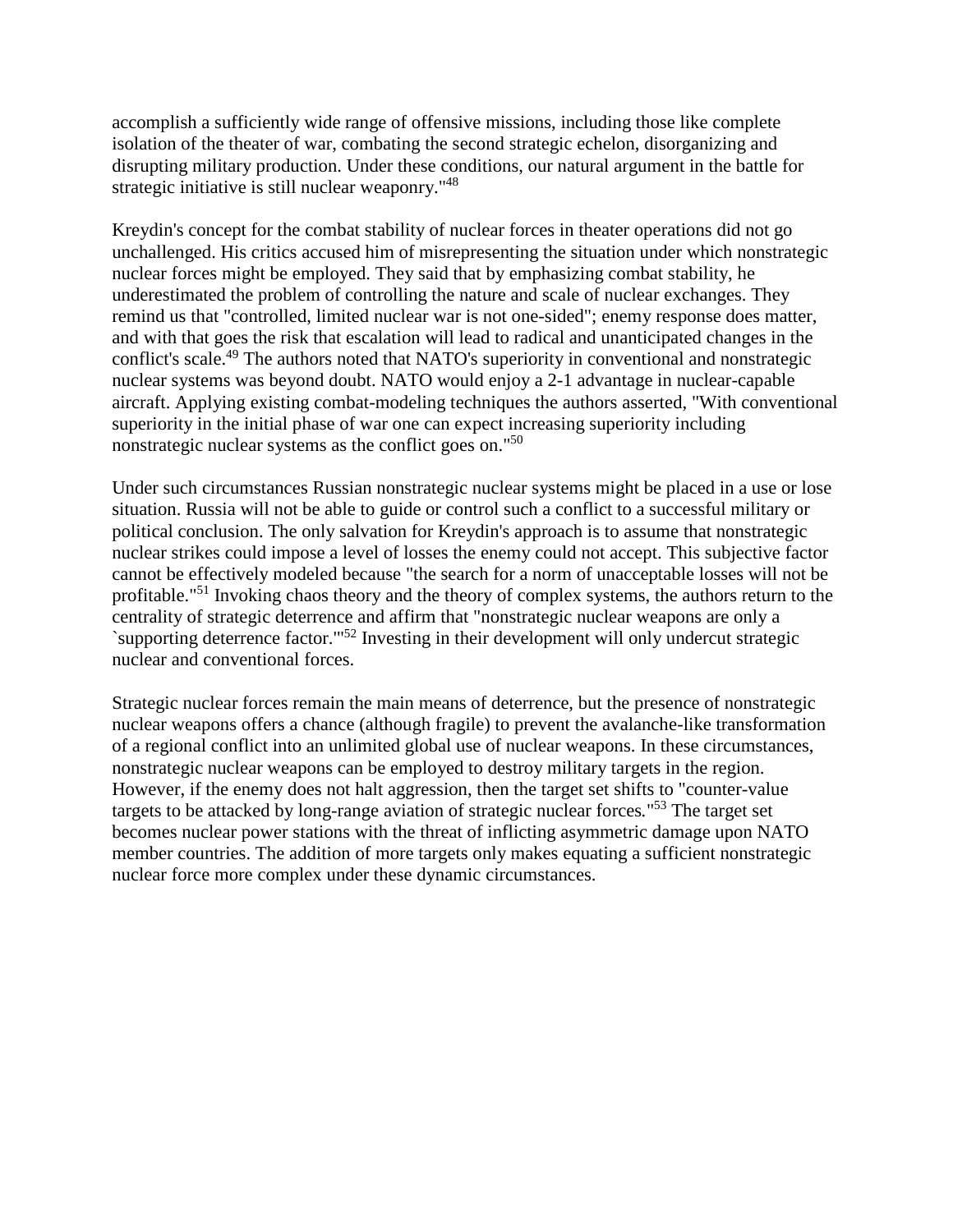

**Tu-22M** *Backfire* **is a medium range bomber, capable of carrying gravity bombs and cruise missiles. Unilateral Soviet declaration of 31 July 1991, limited total holdings to 300 planes, of which 200 could be assigned to naval aviation. In this photo the** *Backfire* **is armed with the AS-4 Kitchen long-range, airlaunched, cruise missile, capable of carrying either a 1,000-kilogram conventional or 350-kiloton nuclear warhead.**

Looming behind these discussions of nonstrategic nuclear weapons was the warning of an even more dra-matic transformation of warfare with the development of precision-strike weapons; information warfare; and advanced command, control, communications and intelligence. Proponents of this transformation labeled it "sixth-generation warfare" and associated its appearance with the end of the hegemony of nuclear weapons and deterrence. Retired General-Major Vladimir Ivanovich Slipchenko, one of the most active military theorists in Russia, emerged as one of the chief advocates of sixth-generation warfare.<sup>54</sup> A specialist in radioelectronic warfare and air defense, Slipchenko graduated from the Military Academy of the General Staff in 1988 and then served there as a professor, directing graduate research. Slipchenko viewed applying deep-strike precision weapons during the Gulf War as only a harbinger of a more fundamental revolution in military art.<sup>55</sup> Slipchenko expects sixth-generation warfare to reach maturity between 2007 and 2030.

Slipchenko underscores the radical changes advanced technology has brought to societies, and the ways and means that such societies engage in wars and armed conflicts. However, the impact of new technologies on military art is delayed and uneven. Some states could embrace the new innovations and adopt new forms and methods of armed struggle, while others find themselves responding to changes shaped by the more advanced states. The tendency toward conservatively interpreting such changes has led armies to prepare for past wars rather than to define the nature of and prepare for future armed conflict. Slipchenko's treatment of the first four generations of war is quite short—only enough to show the evolution from iron weapons and close combat through the gunpowder revolution through industrialization to mechanized warfare.<sup>56</sup>

This sets the stage for what he calls the anomaly of fifth-generation warfare—nuclear weapons, the destructive power that broke the link between political ends and military means. If the first four generations of warfare were evolutionary, growing out of one into another and gradually transforming battlefield tactics, the fifth generation's leap in destructive power broke the Clausewitzian logic of war as a continuation of politics. Deterrence replaced warfighting as the core of fifth-generation warfare since actual use of such weapons was confined to the atomic attacks on Hiroshima and Nagasaki. Sixth-generation warfare involves advanced conventional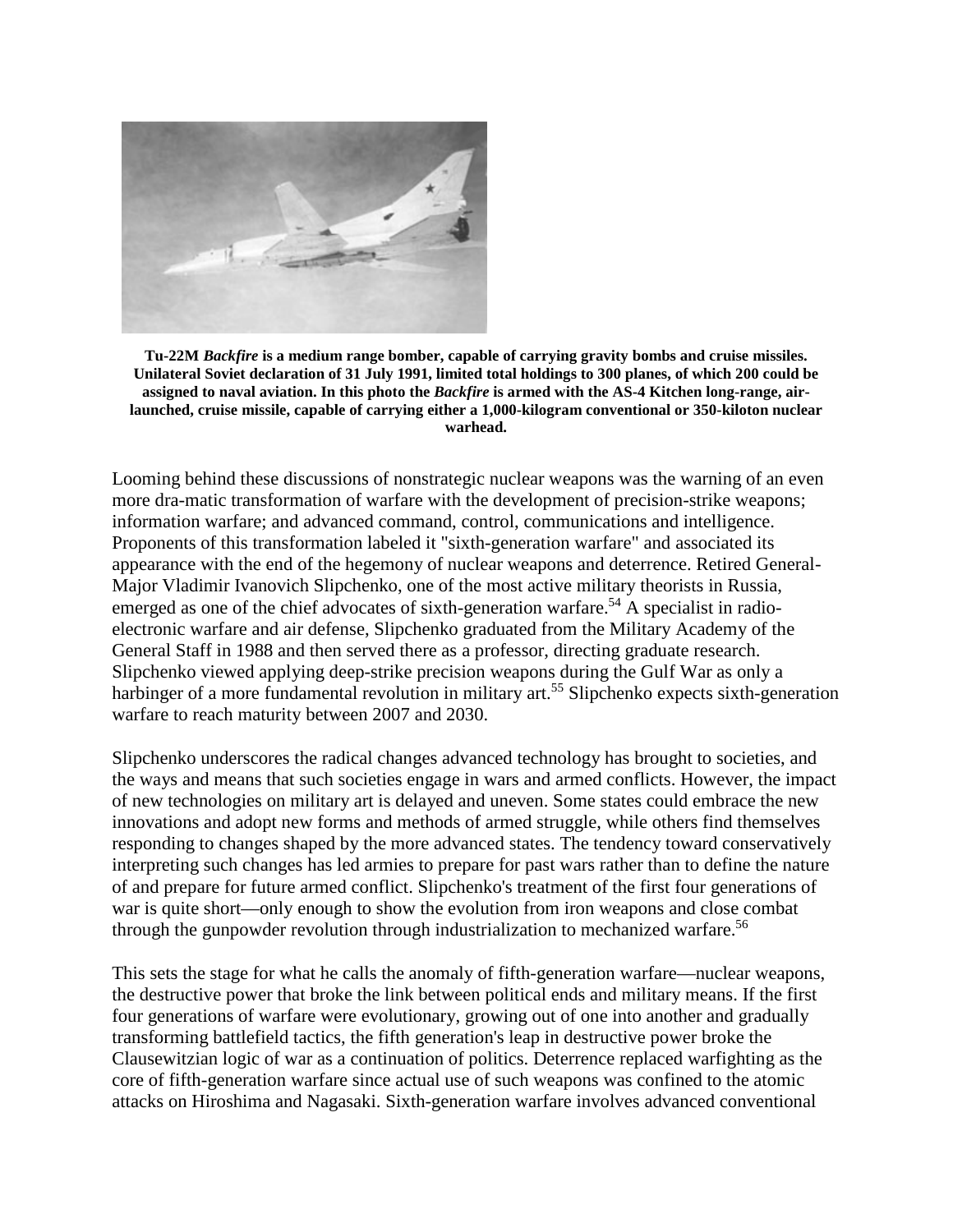weapons, incorporating automated control systems, radio-electronic combat, precision-strike capabilities and weapons based on new physical principles. Slipchenko argues that the Gulf War was both the end of an era and the harbinger of sixth-generation warfare.<sup>57</sup>

True sixth-generation warfare will involve systematic attacks on opposing sides' economic potential and infrastructure using precision and information strikes in contactless warfare. Ground forces will lose their traditional role of defeating enemy field forces and occupying enemy territory. The capabilities inherent in advanced conventional systems have undermined the deterrent capacity of nuclear weapons since their very destructive power would be difficult to control and would risk uncontrolled escalation that would be lethal to the belligerents and the rest of humanity. This condition Slipchenko describes as "nuclear helplessness."58

Under this different conceptual position on nuclear weapons, Slipchenko discusses the end of extended deterrence for Russia. Possessing nuclear parity in strategic arsenals did not prevent NATO's expansion or preclude its military interventions in Bosnia, Herzegovina, Yugoslavia and Kosovo. Strategic nuclear forces cannot sustain Russia during general economic decline and social crisis. Indeed, sustaining a nuclear arsenal diverts resources from developing advanced conventional weapons for sixth-generation warfare.

Nuclear weapons will not deter wars of the sixth generation but will render the civil economy and infrastructure vulnerable targets, the destruction of which would be horrendous. Sixthgeneration warfare will recast military art, introduce new means and methods of conducting contactless warfare and bring a radical armed forces reorganization.

Slipchenko makes a capital observation regarding using such warfare to achieve political objectives. Because of uneven economic, scientific and technological development, some states will make the leap to sixth-generation warfare immediately; less-developed states will take longer; and, for some, sixth-generation warfare will be possible only in the distant future, if at all. For the most advanced states, including the United States, there will be a window when sixth-generation warfare will allow war to once again become an instrument of policy. Sixthgeneration warfare's main goal will be to destroy economic potential and change political regimes. Given Russia's current inferiority in conventional forces and its slow conventional modernization, Slipchenko's concept leaves significant residual utility to non-strategic nuclear weapons as a temporary counter, while fourth-generation nuclear weapons can be integrated into sixth-generation warfare. Slipchenko notes that tendency and warns of the grave risks associated with deterrence by first use, which will bring with it more uncertainty than utility.<sup>59</sup>

Critics have accused Slipchenko of being a "technological determinist" who makes a fetish out of a weapon system without examining the problem dialectically—in its totality and interconnections. Like Giulio Douhet for air power and J.F.C. Fuller for mechanization during the interwar years, Slipchenko extrapolates on the Gulf War and Kosovo. However, he ignores the fact that one side enjoyed overwhelming quantitative and qualitative superiority. What would be the result of a major conflict if both sides possessed such weapons? Analyzing both conflicts, Slipchenko's critics emphasize the disconnect between the success of advanced weapons in combat and their impact on the political outcome of the conflicts. In neither conflict did NATO achieve its goal to destroy the state's economic potential and change the political regime.<sup>60</sup> In a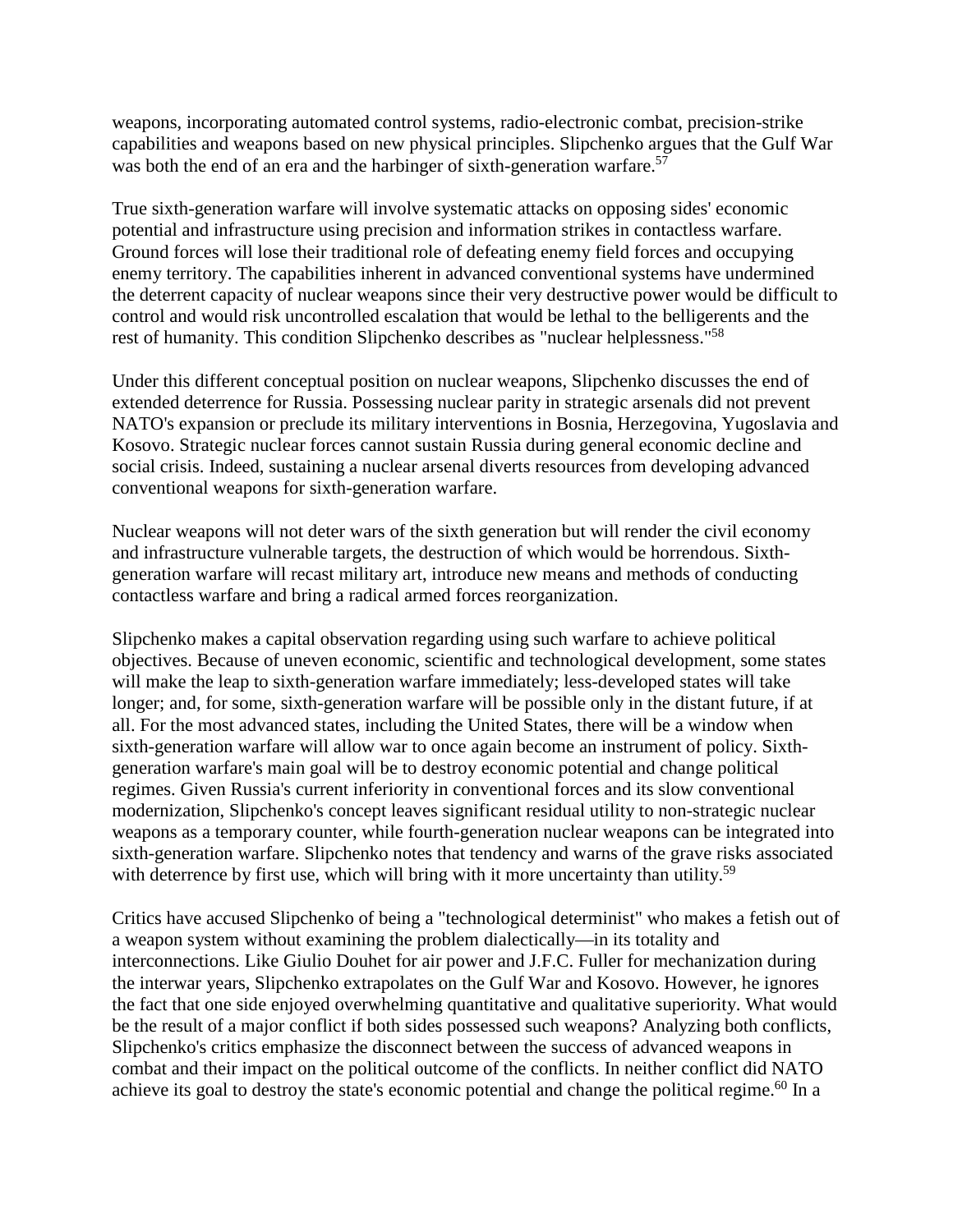future regional war, there is no reason to exclude the use of nuclear weapons or suppose ground forces will disappear. What will change are their respective roles. In no case will such a conflict be a bloodless technological contest decided by advanced weapons. The human factor inherent to the practice of military art will be more and not less important in such conflicts.<sup>61</sup>

Debate on using nonstrategic nuclear systems seems to have been part of a power struggle between Sergeev and Chief of the General Staff Anatoliy Kvashnin. The struggle became public in July 2000 with a series of official leaks regarding Kvashnin's proposals to "denuclearize" Russian strategy, subordinate the SRF as a component of the air force and dramatically shift toward improving conventional armaments.<sup>62</sup> Debate on this issue within the collegium of the Ministry of Defense proved stormy, and the bureaucratic conflict moved to the Security Council to resolve.

Kvashnin's initiative in forcing the matter raised serious questions about the military chain of command such as the relationship between the minister and his nominal subordinate, the chief of the General Staff. One critic, noting Kvashnin's pretensions to serve as military commander in chief, questioned the need for Russia to retain its General Staff, which he compared unfavorably with the US Joint Chiefs of Staff. The author argued for civilianizing the post of Minister of Defense to ensure civilians control any decision to use the military. $\frac{63}{10}$  The outcome of the debate appears to have been a bureaucratic compromise.<sup>64</sup> Both Sergeev and Kvashnin retained their respective positions. Strategic nuclear forces were not going to be abandoned. Russia would pursue reductions and sustain its arsenal by extending the warranty on some systems. Conventional forces would receive additional funding for their modernization. Nonstrategic nuclear weapons will have an expanded role in theater warfare, emphasizing their use as a means of conflict de-escalation.

The renewed emphasis on nonstrategic nuclear weapons in theater warfare should be seen as the result of factors shaping Russian military doctrine over the past four years. Primary importance must go to the perceived decline in conventional military capabilities, which is a function of Russia's economic crisis and the increasing obsolescence of many weapon systems created for mechanized theater war. Equally important has been the perception of Russia's vulnerability to US-NATO intervention in local armed conflicts on its periphery. Russian doctrine emphasizes using nonstrategic nuclear weapons to deter intervention and de-escalate conflict by air or with precision deep-strike systems.

The Kosovo syndrome has far deeper roots than the actual NATO campaign. NATO's use of military power against Yugoslavia served as a watershed among Russian political and military elites in popularizing the perception of NATO as the eventual enemy. Some Russian analysts are concerned about what lies beyond the threshold of actually using nuclear weapons. Others, however, believe that the nuclear genie has become powerless to deter conflicts that will be increasingly dominated by the revolution in military affairs.

Jan de Bloch's insights a century ago on the supposed dominance of the offense proved an illusion in large-scale warfare. Russian military and civilian leaders now seem dominated by self-perceptions of weakness and vulnerability, and have embraced nonstrategic nuclear weapons as a temporary solution, a fourth-generation augmentation of combat power to support sixth-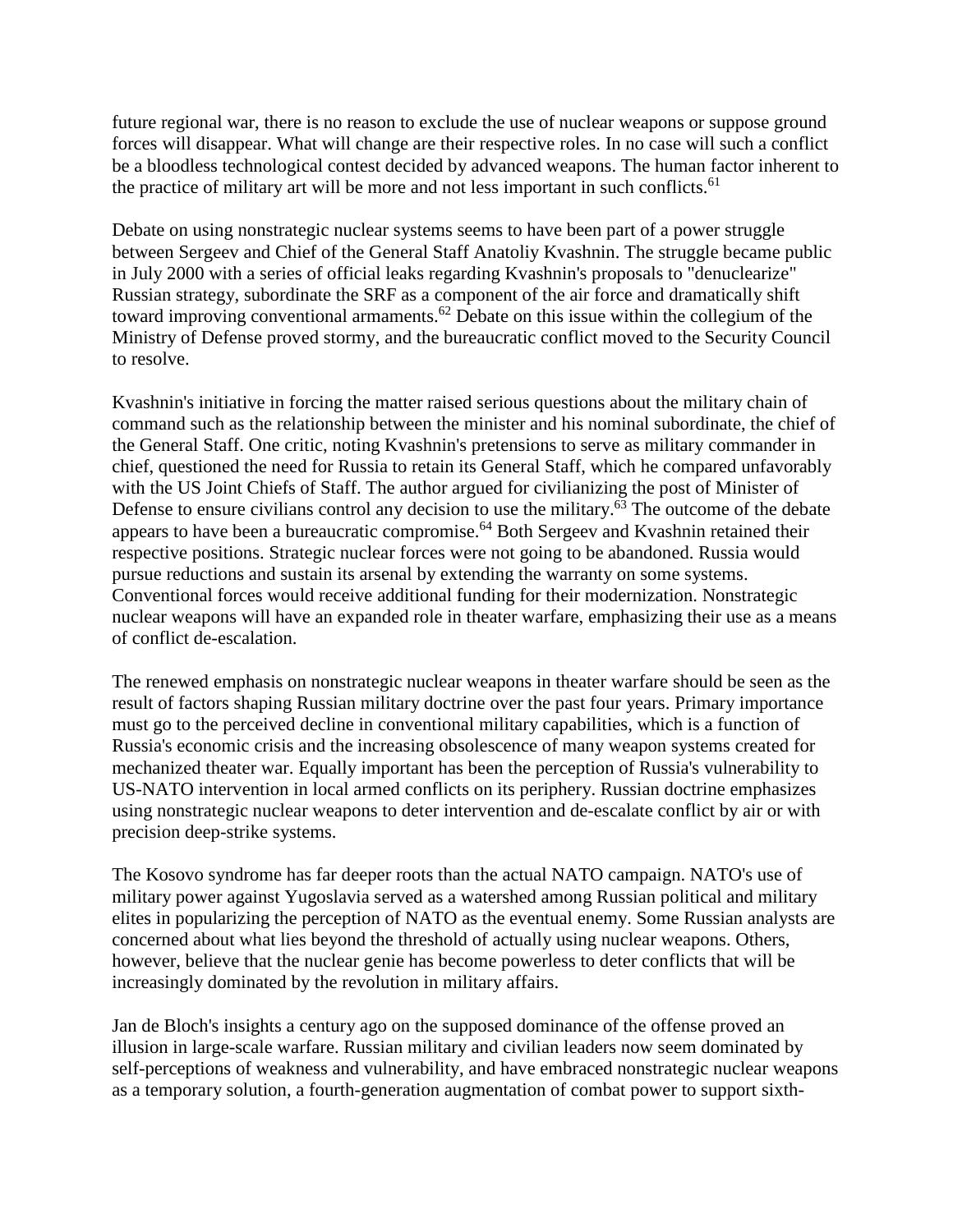generation warfare. But there are solid grounds for doubting these scenarios that stress the dominance of the offense, the bloodless nature of such conflicts and their short duration. Faulty forecasts about threats and warfare can lead to profound and costly miscalculations.

Russia has good reason to abandon the existing unilateral regime for nonstrategic nuclear weapons and will not likely embrace a formal bilateral or multilateral version of it without concessions from the United States and NATO on other arms-control issues. This is largely a direct consequence of the leadership's perception that the post-Cold War period has ended, and the world has entered another interwar period. As Aleksei Arbatov stated, "The bombing of Yugoslavia revived the worst instincts of the Cold War" among the Russian civil and military leaders.65 More exactly, Russia's isolation and NATO's willful disregard of its interests confirmed the assumptions of NATO hostility that only a few years before had been confined to the extreme nationalist and communist circles.<sup>66</sup>

1. Robert S. Norris and William M. Arkin, "Russian Nuclear Forces, 2000," *The Bulletin of the Atomic Scientists*, July/August 2000, www.thebulletin.org/issues/nukenotes/ja00nukenote.html.

2. Thomas Wuchte, "Nonstrategic Nuclear Weapons in the Former Soviet Union: A Cause for Alarm?" *European Security*, Summer 1996, 240-55.

3. Nikolai Sokov, "Tactical Nuclear Weapons Elimination: Next Step for Arms Control," *The Nonproliferation Review*, Winter 1997.

4. Stephen Lambert and David A. Miller, *Russia's Crumbling Tactical Nuclear Weapons Complex: An Opportunity for Arms Control* (Colorado Springs, CO: US Air Force Institute for National Security Studies, US Air Force Academy, 1997).

5. "Estimated Russian Stockpile, End of 1996," *The Bulletin of the Atomic Scientists*, May/June 1997, www.thebulletin.org/issues/nukenotes/mj97 nukenote.html.

6. Bill Gertz, "U.S. Yet To Query Moscow On Nukes," *The Washington Times*, 4 January 2001.

7. "Russia Denies Moving Nuclear Arms," *The Associated Press*, Moscow, 4 January 2001.

8. Nikolai Sokov, "The Tactical Nuclear Weapons Controversy," *Jane's Defence Weekly*, 31 January 2001.

9. Nonstrategic nuclear weapons refers to any warhead and delivery system with a range of less than 5,500 kilometers or systems not covered by the existing strategic arms agreements between Russia and the United States. Nonstrategic nuclear weapons were initially envisioned as integral parts of theater-strategic operations, although there was intense debate about their utility in offensive operations because their employment could reduce attacking forces' rate of advance and lead to unanticipated consequences, including strategic escalation. Aleskei Arbatov has estimated the size of the Soviet nuclear arsenal in the early 1980s at more than 10,000 strategic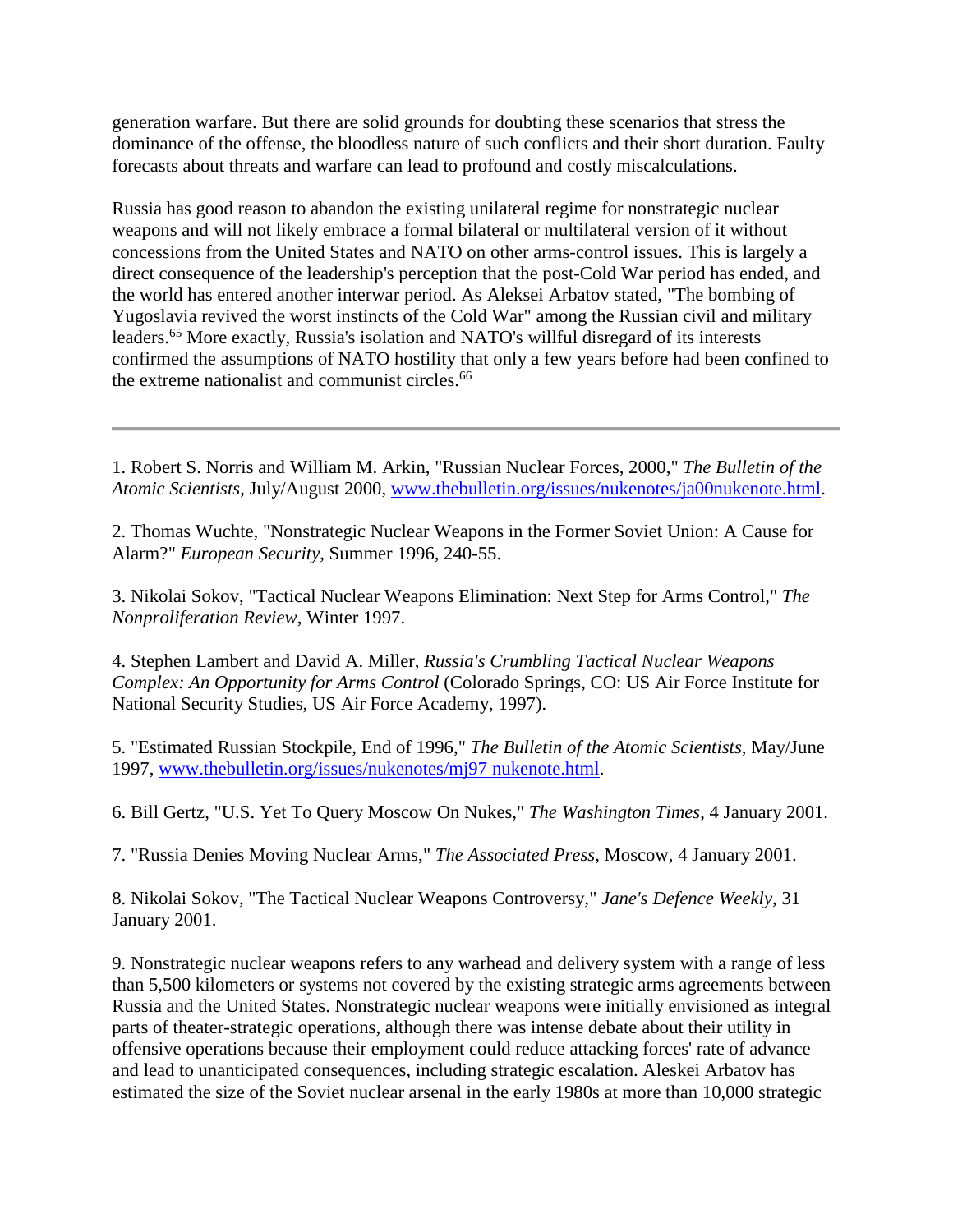warheads and approximately 30,000 tactical warheads. Aleksei Arbatov, "The Transformation of Russian Military Doctrine: Lessons Learned from Kosovo and Chechnya," in *The Marshall Center Papers*, No. 2 (Garmisch-Partenkirchen, GE: The George C. Marshall Center, 2000), 4. Estimates of the size of Russia's contemporary arsenal vary widely. Nikolai Sokov, who analyzes this issue, recently sized the arsenal at 8,000 warheads, admitting that, "In the absence of hard data, analysts are reduced to guesswork. In the absence of official figures on this arsenal, assessments of Russia's stockpile vary between 2,000 and 18,000 warheads. A more realistic estimate is in the middle: about 8,000 warheads early last year, when implementation of the 1991-92 unilateral statements was almost complete." Sokov, "The Tactical Nuclear Weapons Controversy."

10. Igor Rodionov, "Neobkhidimo reformirovat' ne chasti sistemy voyennoy bezopasnosti gosudarstva, a vsyu ee v tselom," *Nezavisimoye voyennoye obozreniye*," November 1996.

11. Frank Umbach, "Russia as a `Virtual Great Power': Implications for its Declining Role in European and Eurasian Security," *European Security*, No. 3, 1999.

12. Russian Public Television First Channel Network, 1500 GMT, 3 November 1998.

13. V.M. Baryn'kin, "Voyennye ugrozy Rossii i problemy razvitiya ee Vooruzhennykh Sil," *Voyennaya mysl'*, No. 1, January-February 1999, 2-3.

14. Ibid., 5.

15. Mikhail Tsypkin, "Military Reform and Strategic Nuclear Forces of the Russian Federation," *European Security*, Spring 2000, 36-38.

16. Aleksandr Gol'ts, "Nekhoroshaya doktrina pri plokhoy igre," *Itogi*, 18 May 1999, 28-29; Nikolai Sokov, "Overview: The April 1999 Russian Federation Security Council Meeting on Nuclear Weapons" (Newly Independent States [NIS] Nuclear Profiles Database, Nonproliferation Studies Center, Monterey Institute of International Studies, 29 June 1999).

17. A.V. Nedelin, "O teoreticheskikh osnovakh yadernoy strategii," *Voyennaya mysl'*, March-April 1999, 36-41.

18. Ibid., 39; Aleksandr Dugin, "Osnovy geopolitiki: Geopoliticheskoe budushchee Rossii, in the series," *Bol'shoe prostranstvo*, (Moscow: Arktogaja, 1997), 263-71 and 299.

19. V.I. Levshin, A.V. Nedelin and M.E. Sosnovskiy, "O primenenii yadernogo oruzhiya dlya deeskalatsii voyennykh deystviy," *Voyennaya mysl'*, May-June 1999, 34-37.

20. Ibid., 34-35.

21. Ibid., 35.

22. Ibid., 35-36.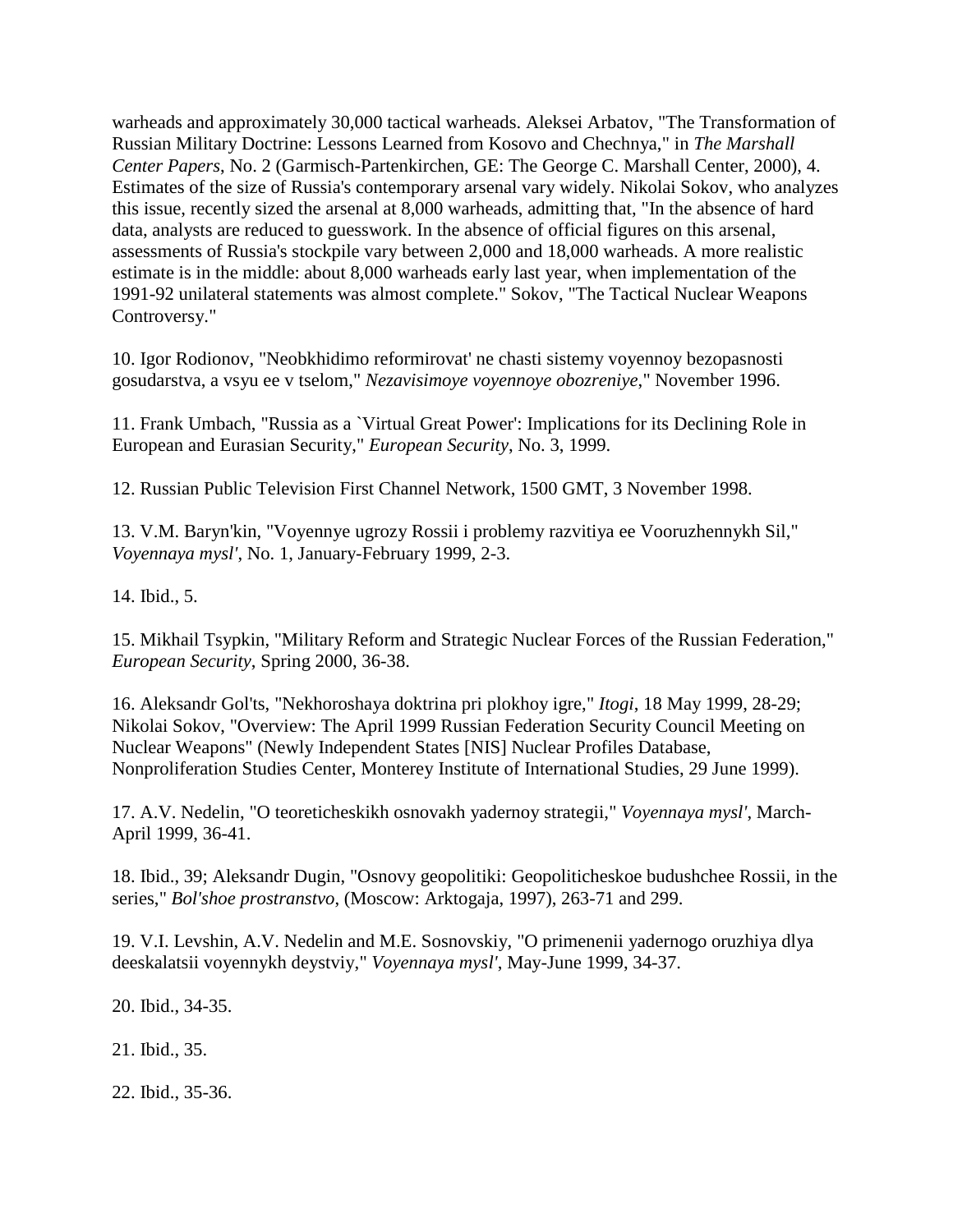23. Ibid., 36.

24. Ibid.

25. Ibid.

26. Ibid., 37.

27. Igor Korotchenko and Vladimir Mukhin, *Nezavisimaya gazeta*, 23 June 1999, 2; Aleksander Babakin, *Rossiyskaya gazeta*, 26 June 1999, 2; Yuriy Golotyuk, "Zapad-99 Said to Have Rehearsed Nuclear Strike," *Izvestiya*, 29 June 99, 2; Dmitri Litovkin and Roman Fomichenko, *Krasnaya zvezda*, 13 July 1999, 2; Aleksander Golts, *Itogi*, 3 August 1999, 12-15; Michael R. Gordon, *International Herald Tribune*, 12 July 1997, 2; Baryn'kin, "Voyennye ugrozy Rossii i problemy razvitiya ee Vooruzhennykh Sil," 3.

28. Ilya Bulavinov, *Kommersant-daily*, 3 July 1999, 1-2.

29. For US military experience in recent operations and its doctrinal foundations, see A.N. Zakharov, "Operatsiya `Lisa pustyni': Razvitie strategii i operativnogo iskusstva," *Voyennaya mysl'*, September-October 1999, 67-70; A.V. Krasnov, "Aviatsiya v yugoslavskom konflikte," *Voyennaya mysl'*, September-October 1999, 71- 74; G.A. Mikhaylov, Amerikanskie vzglyady na problemy vedeniya boevykh deystviy na TVD (Moscow: Institut Soedinennykh Shtatov Ameriki i Kanady, Rossiyskaya Akademiya Nauk, 2000).

30. Ibid.

31. Ibid., 5.

32. Evgeniy Fedosov and Igor Spasskiy, "Precision Weapons Have Taken the Place of the God in War," *Nezavisimoye voyennoye obozreniye*, 23-29 July 1999, 6.

33. Ibid.

34. Ibid.

35. V.A. Vakhrushev, "Lokal'nye voyny i vooruzhennye konflikty: Kharakter i vliyanie na voyennoye iskusstvo," *Voyennaya mysl'*, July-August 1999, 28.

36. Stanislav Voronin and Sergey Brezkun, "A Strategically Beneficial Asymmetry," *Nezavisimoye Voyennoye Obozreniye*, 17 September 1999.

37. Sergey Tarasovich Brezkun, "`Pioners' Must Be Revived: Russia Needs a New `European,'" *Nezavisimoye Voyennoye Obozreniye*, 13-19 August 1999, 4.

38. "Voyennaya doktrina Rossiyskoy Federatsii," *Krasnaya zvezda*, 9 October 1999, 4.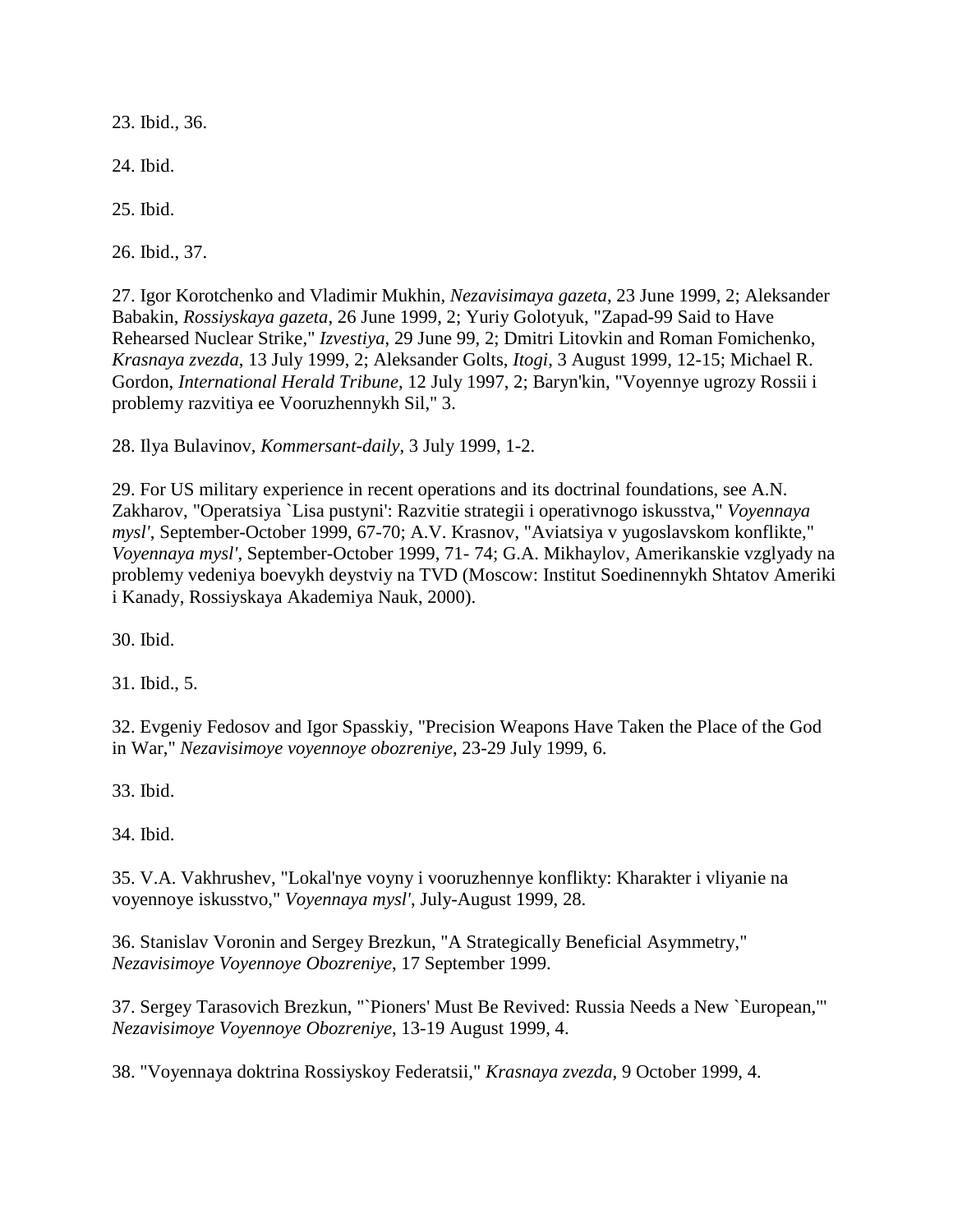39. Viktor Kopylov, "Obsuzhdaem proekt Voyennoy doktriny. Otvetstvennost' dolzhna byt' konkretnoy," *Krasnaya zvezda*, 16 November 1999.

40. Stepan Tyushkevich, "Obsuzhdaem proekt Voyennoy doktriny. Tol'ko na nauchnoy osnove," *Krasnaya zvezda*, 23 November 1999.

41. Vladimir Sivolob and Mikhail Sosnovskiy, "A Reality of Deterrence: Algorithms for Nuclear Use Should Become a Component Part of Military Doctrine," *Nezavisimoye Voyennoye Obozreniye*, 22 October 1999, 4.

42. Ibid.

43. Ibid.

44. Ibid.

45. V.N. Tsygichko and A.A. Piontkovsky, "The ABM Treaty: Current and Future," *Voyennaya mysl'*, January-February 2000, 10-13.

46. S.V. Kreydin, "Limited ABM Defense: Elimination of Weakness or Reinforcement of Strength?" *Voyennaya mysl'*, January-February 2000, 14-18.

47. Leonid Ivashov, "Ballistic Missile Defense: Strengthening Strategic Stability or a New Spiral of the Arms Race?" *Krasnaya zvezda*, 29 June 2000, 1 and 3; Valeriy Aleksin, "There are Responses to America's Calls—So Feels the Director of the Center for International and Strategic Studies Vladimir Belous," *Nezavisimoye Voyennoye Obozreniye*, 14 July 2000, 1-2; Mikhail Musatov, "The Right to a First Strike," *Armeyskiy Sbornik*, June 2000.

48. S.V. Kreydin, "Problemy yadernogo sderzhivaniya: boevaya ustoychost' yadernogo potentsiala," *Voyennaya mysl'*, July-August 2000, 71.

49. Ibid.

50. Ibid., 75.

51. Ibid., 76.

52. Ibid., 77.

53. Ibid.

54. V.I. Slipchenko, *Voyna budushchego* in *Nauchnye doklady*, No. 88. (Moscow: Moskovskiy Obshchesvennyi Nauchnyy Fond, 1999).

55. Vladimir I. Slipchenko, "Russian Analysis of Warfare Leading to the Sixth Generation," *Field Artillery*, October 1993, 38-41.